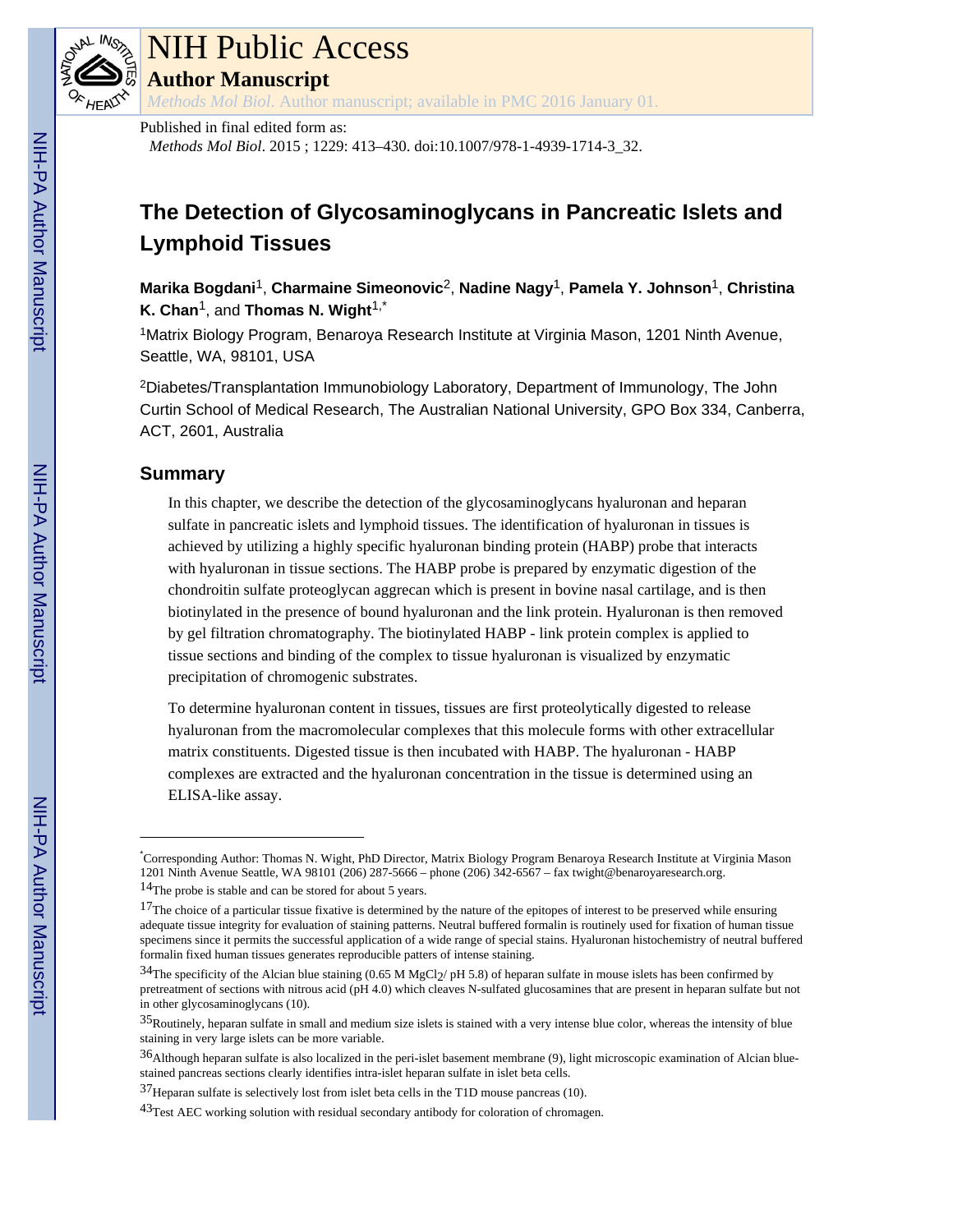Heparan sulfate is identified in mouse tissues by Alcian blue histochemistry and indirect immunohistochemistry. In human tissues, heparan sulfate is best detected by indirect immunohistochemistry using a specific anti-heparan sulfate monoclonal antibody. A biotinylated secondary antibody is then applied in conjunction with streptavidin-peroxidase and its binding to the anti-heparan sulfate antibody is visualized by enzymatic precipitation of chromogenic substrates.

#### **Keywords**

Hyaluronan; heparan sulfate; pancreatic islets; lymphoid tissue; hyaluronan binding protein; immunohistochemistry

# **1. Introduction**

Hyaluronan and heparan sulfate are ubiquitous glycosaminoglycans present on cell surfaces and in the extracellular matrix that have been increasingly implicated in various biological processes including cell growth, differentiation and migration, angiogenesis, tissue regeneration, and inflammation (1-6). The distribution and mass of hyaluronan and the cellassociated and extracellular levels of heparan sulfate are crucial for their biological functions (1-3, 6). Therefore identifying the hyaluronan and heparan sulfate morphologic patterns and determining hyaluronan size and abundance are important in addressing questions relating to the role these molecules play in physiologic and pathologic processes affecting different tissues, including pancreatic islets and secondary lymphoid organs. We have found that hyaluronan is located in the extracellular matrix in pancreatic islets and that heparan sulfate is localized at extraordinarily high levels intracellularly in normal insulinproducing islet  $\beta$  cells, as well as in the peri-islet basement membrane (7-10). We and others have also identified hyaluronan and heparan sulfate as components of the extracellular matrix in specialized regions of immune cell activation in the spleen and lymph nodes. The morphologic patterns and abundance of hyaluronan and heparan sulfate are altered in islets and lymphoid tissue in type 1 diabetes, suggesting a potential role for these molecules in the pathogenesis of this disease (8, 10-13). During the course of our studies, we have modified previously developed techniques for hyaluronan and heparan sulfate detection by light microscopy and for determination of hyaluronan content and size by biochemistry, and these modified procedures are described herein.

# **2. Materials**

# **2.1. Histochemistry of Hyaluronan**

The identification of hyaluronan in tissues is achieved by utilizing a highly specific hyaluronan binding protein (HABP) probe that interacts with hyaluronan in tissue sections (14-16). The HABP probe is prepared by enzymatic digestion of the chondroitin sulfate proteoglycan aggrecan present in bovine nasal cartilage (15, 17-22). The HABP is applied to tissue sections and its binding to tissue hyaluronan is visualized by enzymatic precipitation of chromogenic substrates.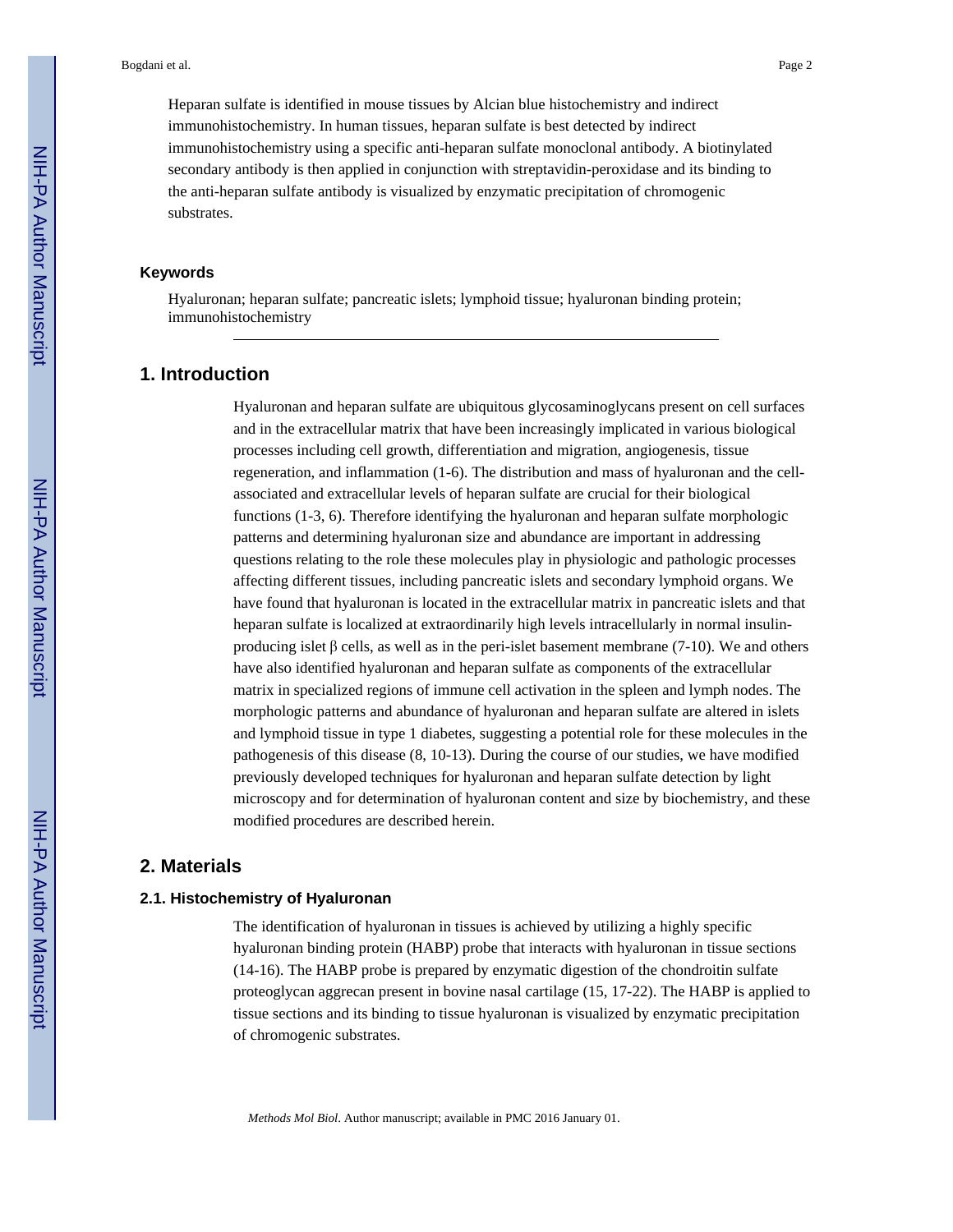# **2.1.1. Preparation of Biotinylated Hyaluronan Binding Protein (bHABP)**

- **1.** Bovine nasal septum cartilage (Pel-Freez, Rogers, AR).
- **2.** Surform pocket plane (Stanley Tools), cheesecloth, Whatman no. 1filter paper (Whatman, Clinton, NJ).
- **3.** Guanidine buffer: 4.0 *M* Guanidine HCl, 0.5 *M* Na acetate, pH 5.8.
- **4.** HEPES buffer: 0.1 *M* HEPES, 0.1 *M* Na acetate, pH 7.3.
- **5.** Trypsin (type III; Sigma-Aldrich, St. Louis, MO).
- **6.** Soybean trypsin inhibitor (type I-S, Sigma).
- **7.** Coomassie blue staining reagent (Pierce, Rockford, IL).
- **8.** Sulfo-NHS-LC biotin (EZ link; Pierce).
- **9.** Hyaluronan-Sepharose (14, 18, 23): Digest hyaluronan (1 g, Sigma) (*see* **Note 1**) with testicular hyaluronidase (1 mg / mL in 0.02 *M* phosphate buffer, 0.01% BSA, pH 7.0) in 500 mL of 0.15 *M* NaCl / 0.15 *M* Na acetate, pH 5.0 for 3 h at room temperature; boil for 20 min and then centrifuge at  $10,000 \times g$  for 15 min; discard supernatant and wash the precipitate in 75% EtOH. Mix the digested hyaluronan with 100 mL of EAH sepharose 4B and 2 g of 1-ethyl-3-(3-dimethylamino-propy)-l carbodiimide. Adjust the mixture pH to 5.0 and incubate for 24 h at room temperature. Add 10 mL of acetic acid to the mixture and incubate for 6 h. Wash the gel with 1 L of 1 *M* NaCl, 1 L of 0.05 *M* formic acid and 1 L of distilled water followed by a wash with 0.5 *M* Na acetate, pH 5.7, 0.02% sodium azide. Store in Corning glass bottles at 4°C.
- **10.** Fraction collector FC-203B (Gilson, Middleton, WI).
- **11.** Dialysis membranes 12-14,000 MWCO (Spectrum Labs, Rancho Dominguez, CA).
- **12.** Econo column  $(2.5 \times 20 \text{ cm}, \text{Bio-Rad}, \text{Hercules}, \text{CA})$ .
- **13.** Glycerol.

# **2.1.2. Tissue preparation for histochemistry and immunohistochemistry**

**1.** Human pancreas, spleen and pancreatic lymph nodes are collected from brain-dead organ donors and procured by the Network of Pancreatic Organ Donors with Diabetes (nPOD) (24, 25) (*see* **Notes 2 and 3**).

<sup>&</sup>lt;sup>1</sup>It is important that highly purified hyaluronan be used for preparation of biotinylated hyaluronan.

<sup>&</sup>lt;sup>2</sup>Donor recovery and tissue procurement are performed by organ procurement organizations in the USA, through subsequent referral to the National Disease Research Interchange or the International Institute for the Advancement of Medicine. The nPOD program provides access to high quality biospecimens from donors selected on the basis of inclusion and exclusion criteria. Donor demographics, laboratory assays and histopathological characterizations of the tissues are available online at the nPOD website [http://](http://www.jdrfnpod.org) [www.jdrfnpod.org.](http://www.jdrfnpod.org) Pancreas, spleen and non-pancreatic lymph nodes are recovered from cadaveric organ donors, placed in a sterile container with media, submerged in ice and shipped to The Organ Processing and Pathology Core at the University of Florida.<br><sup>3</sup>Tissues recovered several hours after the donor has been pronounced dead may be prone to autoly preservation of tissue integrity should be examined and considered when interpreting histochemical and immunohistochemical staining patterns.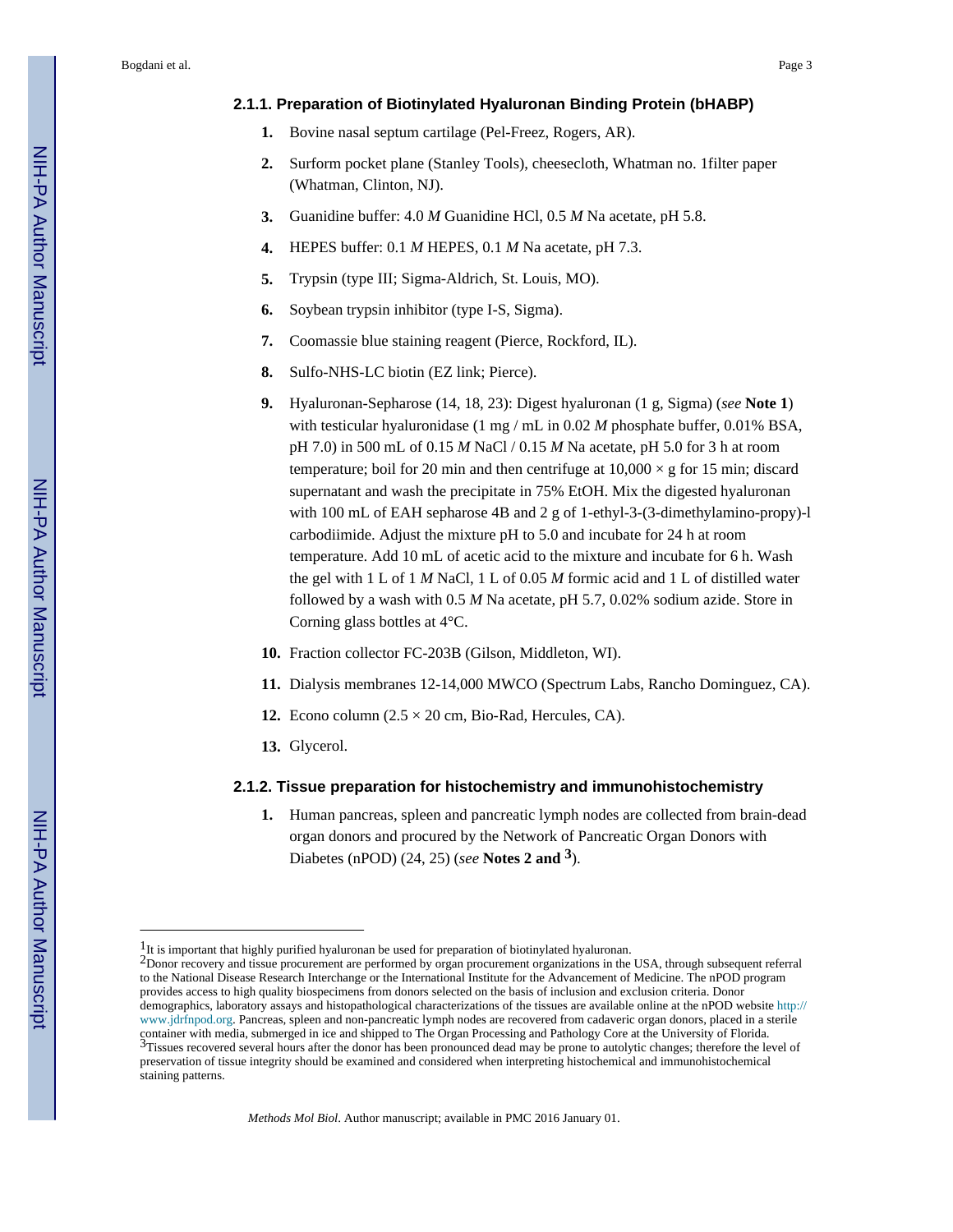- **2.** Mouse pancreas, spleen and lymph nodes are collected in animals euthanized with carbon dioxide (26, 27).
- **3.** Dissecting instruments: stille straight and tissue serrated forceps, stille and iris straight scissors, dissecting boards.
- **4.** 10% neutral buffered formalin (Thermo Fisher Scientific, Waltham, MA).
- **5.** Methyl Carnoy's fixative: 10% glacial acetic acid, 60% methanol, 30% chloroform.
- **6.** Methyl Carnoy's post-fixative: 42% isopropanol 28% methanol, 30% distilled water.
- **7.** Tissue cassettes (Fisher Scientific).
- **8.** Liquid nitrogen, aluminum foil for tissue snap freezing.
- **9.** Automatic paraffin processor (Sakura VIP300, Sakura Finetek, Torrance, CA).
- **10.** Paraffin (Thermo Fisher Scientific).
- **11.** Paraffin Embedding Station (Fisher Scientific).
- **12.** Superfrost Plus slides (Fisher Scientific).

#### **2.1.3. Histochemical Localization of Hyaluronan using bHABP**

- **1.** 5 μm paraffin-embedded tissue sections mounted on Superfrost Plus slides, baked 1 h at  $50^{\circ}$ C.
- **2.** Graded EtOH series for rehydration: 100, 95, 70, and 50%.
- **3.** Xylene.
- **4.** Phosphate buffered saline (PBS):  $8 \text{ g NaCl}$ ,  $0.22 \text{ g KCl}$ ,  $1.15 \text{ g Na}_2$ HPO<sub>4</sub>,  $0.2 \text{ g}$  $KH_2PO_4$ , 800 mL distilled H<sub>2</sub>O. Adjust pH to 7.4 with HCl and bring volume to 1 L with distilled  $H_2O$ .
- **5.** Calcium and magnesium-free phosphate buffer saline (PBS-A).
- **6.** Tris-HCl buffer (TB): 0.05 *M*, pH 7.6 with 1 *N* HCl.
- **7.** Acetate buffer (50 m*M* NaOAc, 0.15 *M* NaCl, pH 5.2).
- **8.** 0.7%  $H_2O_2$  in absolute methanol.
- **9.** Blocking solution: 10% normal goat serum (NGS) in PBS.
- **10.** PBS / 0.1% BSA: Add 1 mg of bovine serum albumin, globulin-free (BSA) / mL of PBS.
- **11.** Biotinylated hyaluronan binding protein (bHABP) 100 μg / mL in PBS-A; bHABP stock solution 5 mg / mL in distilled water, stored at −20°C.
- **12.** Vectastain Elite ABC kit (Vector Laboratories, Burlingame, CA).
- **13.** DAB substrate kit (Vector Laboratories).
- **14.** 2% methyl green in sodium acetate buffer, pH 4.2.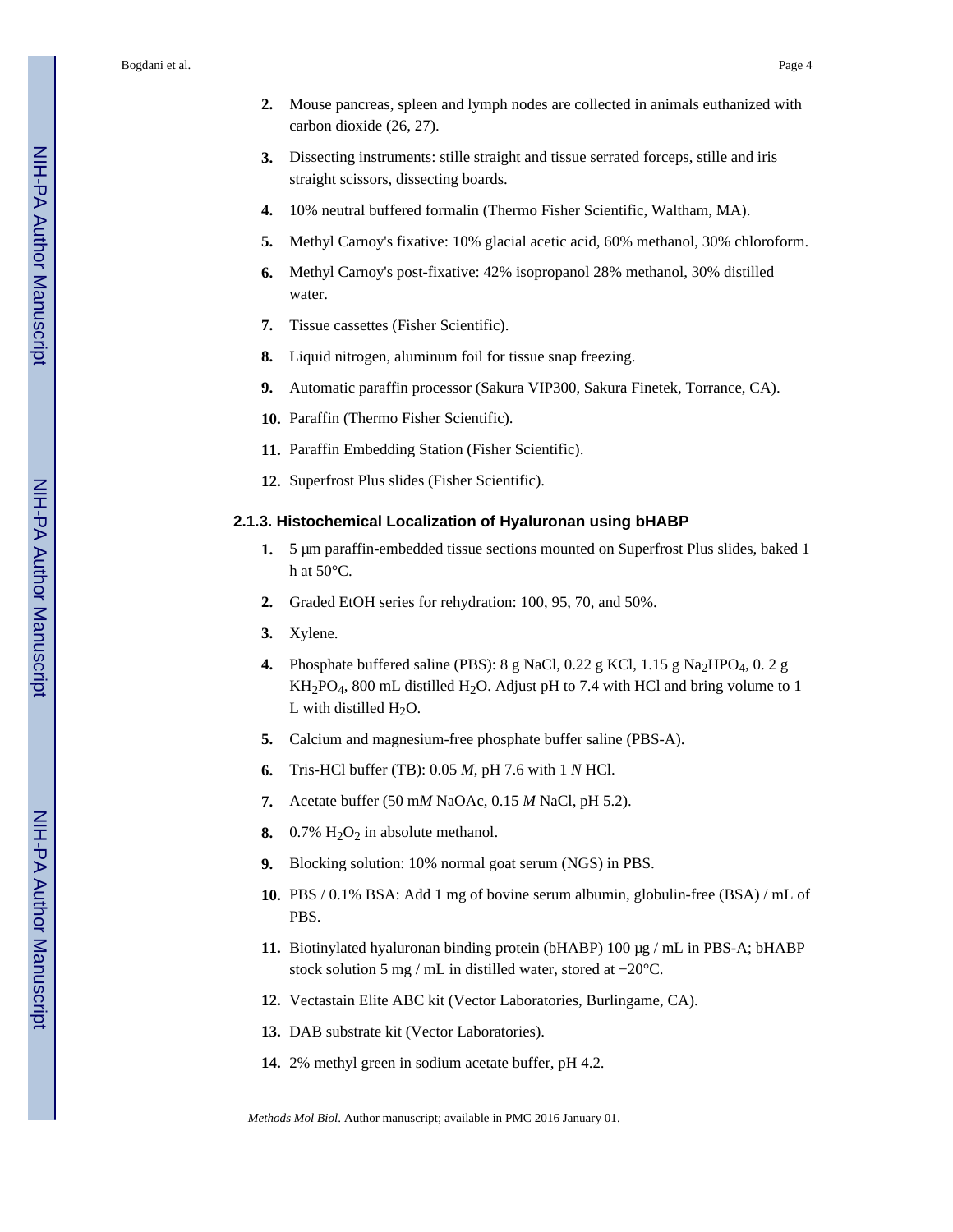- **15.** *Streptomyces* hyaluronidase (1 U / μL dissolved in 10% calf serum in PBS-A).
- **16.** High molecular weight hyaluronan (>1000 kDa).
- **17.** Humidified chamber with lid.

# **2.2. Biochemical Determination of Hyaluronan Content in Tissues**

The determination of hyaluronan content in tissues requires the release of hyaluronan from its complexes with other extracellular matrix molecules. Tissues are first proteolytically digested. The digested tissue is then incubated with the HABP; hyaluronan - HABP complexes are extracted and the hyaluronan concentration in the tissue is determined using an ELISA-like assay (28).

- **1.** Proteinase K (Sigma).
- **2.** 100 m*M* ammonium acetate pH 7.0.
- **3.** Lyophilizer (VirTis, Warminster, PA).
- **4.** Calcium and magnesium-free phosphate buffer saline (PBS-A).
- **5.** 10% calf serum (Irvine Scientific, Santa Ana, CA) in PBS.
- **6.** Hyaluronan-BSA: Dissolve 100 mg hyaluronan (Sigma, St Louis, MO) in 500 mL of 0.2 *M* NaCl. Adjust the pH to 4.7. Add 100 mg of BSA followed by 20 mg of 1 ethyl-3(3-dimethylaminopropyl) carbodiimide (Sigma). Dialyze extensively against PBS with 0.02% sodium azide. Aliquot and store at −20°C.
- **7.** Hyaluronan standards at the concentrations of 0, 50, 100, 200, 400, 600, 800, 1000 ng / mL in PBS.
- **8.** 96-well plate (Thermo Scientific).
- **9.** Peroxidase-labeled streptavidin (Sigma).
- **10.** Peroxidase substrate  $(0.03\% \text{ H}_2\text{O}_2 \text{ in 3-ethylbenzthiazoline-6-sulfonic acid};$ Sigma).
- **11.** 0.1 *M* sodium citrate, pH 4.2.
- **12.** 2 m*M* sodium azide.
- **13.** OPTImax microplate reader (Molecular Devices, Sunnyvale, CA).

# **2.3. Determination of Hyaluronan Size Distribution in Tissues**

To determine size distribution of hyaluronan in tissue samples, the tissue extract obtained from proteolytic digestion is first enriched for hyaluronan using anion-exchange chromatography. The enriched product is then fractionated using gel-filtration chromatography. The hyaluronan concentration in each fraction is then determined by an ELISA-like assay.

- **1.** Diethylaminoethyl-Sephacel (DEAE; Sigma) equilibrated with 8 *M* urea buffer.
- **2.** Poly-prep chromatography columns,  $0.8 \times 4$  cm (Bio-Rad).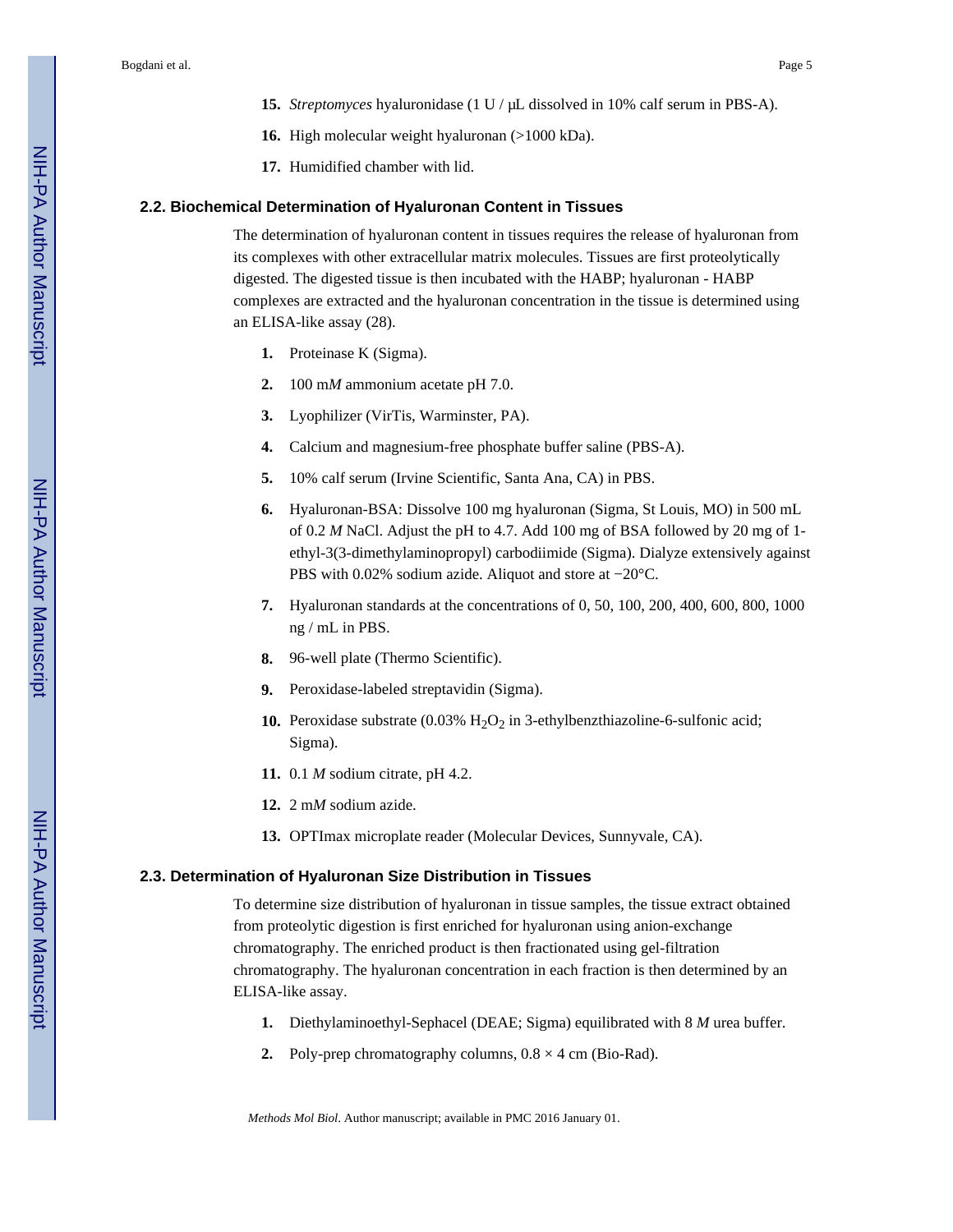- **3.** 8 *M* urea buffer: 480.48 g urea, 0.59 g EDTA, 6.06 g Tris Base, 800 mL distilled H<sub>2</sub>O. Adjust the pH to 7.5 and bring the volume to 1 L with distilled H<sub>2</sub>O.
- **4.** 0.7 × 30 cm chromatography column (Bio-Rad) packed with Sephacryl S-1000 (GE Life Sciences) in PBS with 0.02% sodium azide. Fill column with a thick slurry of gel suspension (*see* **Note 4**) and equilibrate with PBS containing 0.02% sodium azide. Connect the inflow tubing to buffer reservoir and the outflow tubing to a fraction collector (FC-203B, Gilson, Middleton, WI).
- **5.** Hyaluronan standards at the following molecular weights: 30 kDa, 200 kDa, 1500 kDa (Lifecore Biomedical, Chaska, MN).

#### **2.4. Histochemistry and Immunohistochemistry of Heparan Sulfate**

Heparan sulfate can be localized in mouse pancreas by Alcian blue histochemistry. Heparan sulfate in human pancreas sections is routinely detected by immunohistochemistry, using anti-heparan sulfate monoclonal antibodies.

#### **2.4.1 Histochemical Localization of Heparan Sulfate in Mouse Pancreatic**

**Islets—**The selective staining of heparan sulfate by Alcian blue, a cationic dye, requires the stringent conditions of 0.65 *M* MgCl<sub>2</sub> at pH 5.8, as specified by the Critical Electrolyte Concentration (CEC) principle of differential staining of glycosaminoglycans using salt solutions (29). The staining procedure below is a modification of the method published by Calvitti et al. (30).

# **2.4.1.1 Preparation of Alcian Blue Stain**

- **1.** 1% Alcian blue 8GX (Sigma) in deionized  $H_2O$ .
- **2.** 1 *M* MgCl<sub>2</sub> (in 100 mL deoinized H<sub>2</sub>O, *see* **Note 5**).
- **3.** 1 *M* acetate buffer: 1 *M* glacial acetic acid (19 mL), 1*M* sodium acetate trihydrate (181 mL). Adjust the pH to 5.8 with glacial acetic acid (*see* **Note 5)**.
- **4.** Alcian blue working solution: 1% Alcian blue (0.5 mL), 1 *M* acetate buffer (5 mL), 1 *M* MgCl2 (3.25 mL), deionized water (41.25 mL) i.e., total volume of 50 mL (*see*  **Note 6**).

#### **2.4.1.2 Histochemical Localization of Heparan Sulfate**

- **1.** 4-μm thick formalin-fixed paraffin-embedded unstained mouse pancreas sections (*see* **Subheading 2.1.2)** mounted on uncoated Superfrost Plus slides, baked for approximately 1 h at 70° C.
- **2.** 0.1 *M* acetate buffer.
- **3.** Xylene.

<sup>4</sup>Allow gel to pack and make sure it settles without visible interfaces. Equilibrate gel with two or three column volumes of eluent  $\frac{buffer}{54}$ 

<sup>51</sup> *M* MgCl2 and 1 *M* acetate buffer can be stored at 4°C for up to 2 months.

<sup>6</sup>Alcian blue working solution is made freshly on the day of staining.

*Methods Mol Biol*. Author manuscript; available in PMC 2016 January 01.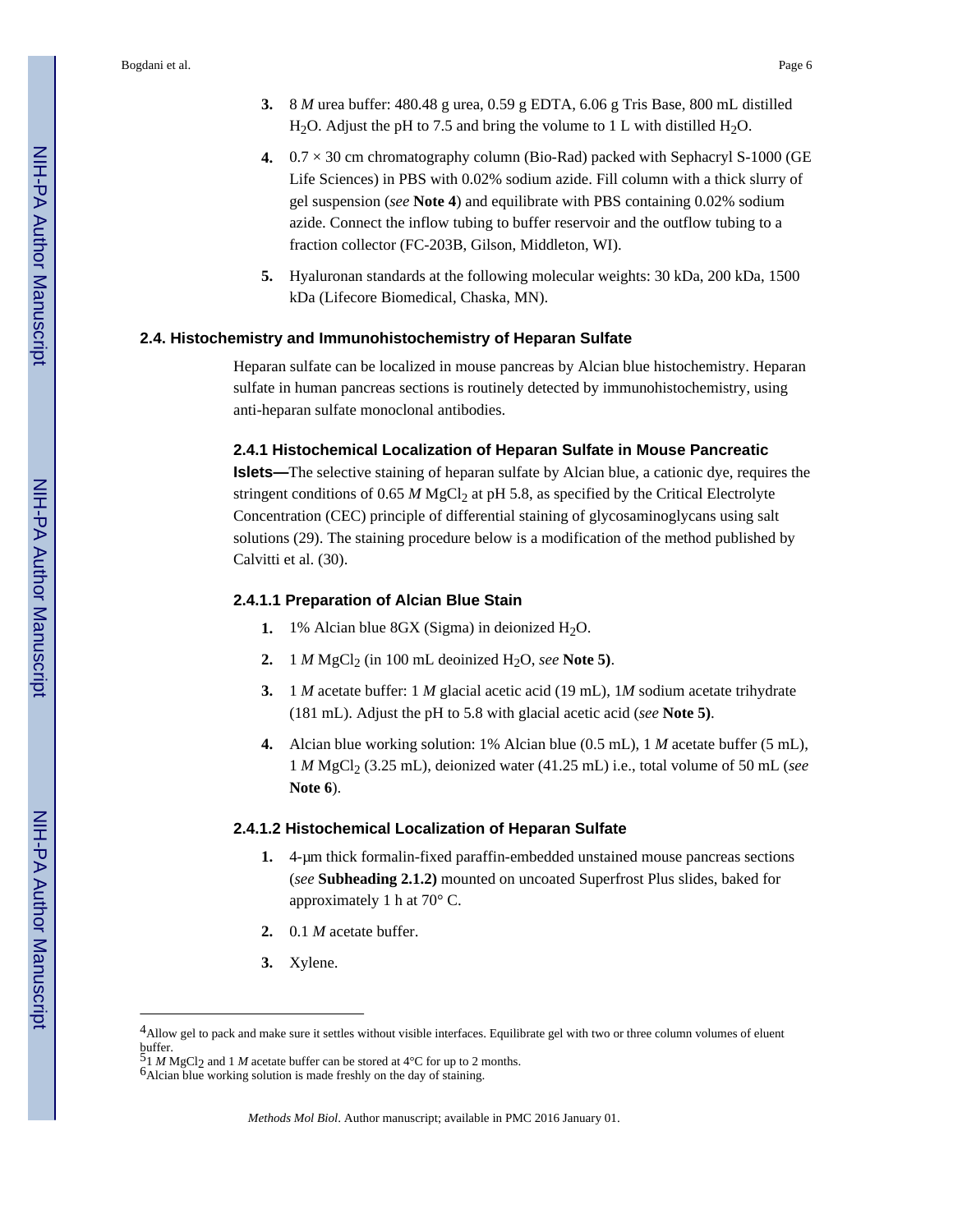- **4.** Graded ethanol series for rehydration:  $2 \times 100\%$ ,  $2 \times 90\%$ , 70% and tap water.
- **5.** Coplin or Heyerdahl glass staining jars (50 mL).
- **6.** 0.01% Safranin O in deionized  $H_2O$  as counterstain.
- **7.** Micromount mounting medium (Leica, GmbH, Wetzlar, Germany).

# **2.4.2. Immunohistochemical Localization of Heparan Sulfate in Human Pancreatic Islets**

- **1.** 5-μm thick formalin-fixed paraffin-embedded human pancreas sections provided by nPOD (*see* **Subheading 2.1.2**).
- **2.** Xylene.
- **3.** Graded EtOH series for rehydration:  $2 \times 100\%$ ,  $1 \times 90\%$ ,  $1 \times 70\%$ , tap water.
- **4.** 30%  $H_2O_2$ , 3%  $H_2O_2$  in methanol, 3%  $H_2O_2$  in deionized  $H_2O$ .
- **5.** 0.5 mg / mL (0.05%) Pronase (Calbiochem, San Diego, CA) in deionized H<sub>2</sub>O.
- **6.** Animal Free Block (Vector Laboratories) diluted to 20% in deionized H<sub>2</sub>O.
- **7.** Phosphate-buffered saline (PBS): 8 g NaCl / L,  $1.25$  g Na<sub>2</sub>HPO<sub>4</sub>.2H<sub>2</sub>O / L, 0.35 g  $NaH<sub>2</sub>PO<sub>4</sub>.H<sub>2</sub>O$  / L in deionized H<sub>2</sub>O.
- **8.** Protein concentrate from M.O.M.-peroxidase kit (PK-2200, Vector Laboratories) diluted 1/13.5 in PBS.
- **9.** Mouse anti-human anti-heparan sulfate monoclonal antibody 10E4 mAb, 1 mg / mL (Chuo-Ku, Tokyo, or Amsbio, Lake Forest, CA) (*see* **Notes 7 and 8**).
- **10.** Isotype control mouse IgM (0.25 mg / mL, BD Biosciences, San Jose, CA).
- **11.** Polyclonal rabbit anti-mouse Ig- horseradish peroxidase (HRP) secondary antibody (DAKO, Carpentaria, CA).
- **12.** 3-amino-9-ethylcarbazole (AEC chromagen, Sigma), 8 mg / mL in N-N-dimethyl formamide (Sigma).
- **13.** 0.2 μm chemically resistant filter (CR, Minisart).
- **14.** Acetate buffer, 0.1 *M*, pH 5.2: 0.1 N acetic acid (10.5 mL), 0.1 M sodium acetate (39.5 mL).
- **15.** Gill's hematoxylin.
- **16.** Ammonium H<sub>2</sub>O: 100 μL ammonia in 250 mL deionized H<sub>2</sub>O.
- **17.** Glycergel mounting medium (DAKO).
- **18.** 37°C incubator.

<sup>710</sup>E4 mAb recognizes N-sulfated/N-acetylated glucosamine in disaccharides in heparan sulfate (32, 33).

<sup>8</sup>Heparatinase treatment of tissue sections abolishes 10E4 immunohistochemical detection of heparan sulfate, confirming the specificity of the 10E4 mAb for heparan sulfate (32).

*Methods Mol Biol*. Author manuscript; available in PMC 2016 January 01.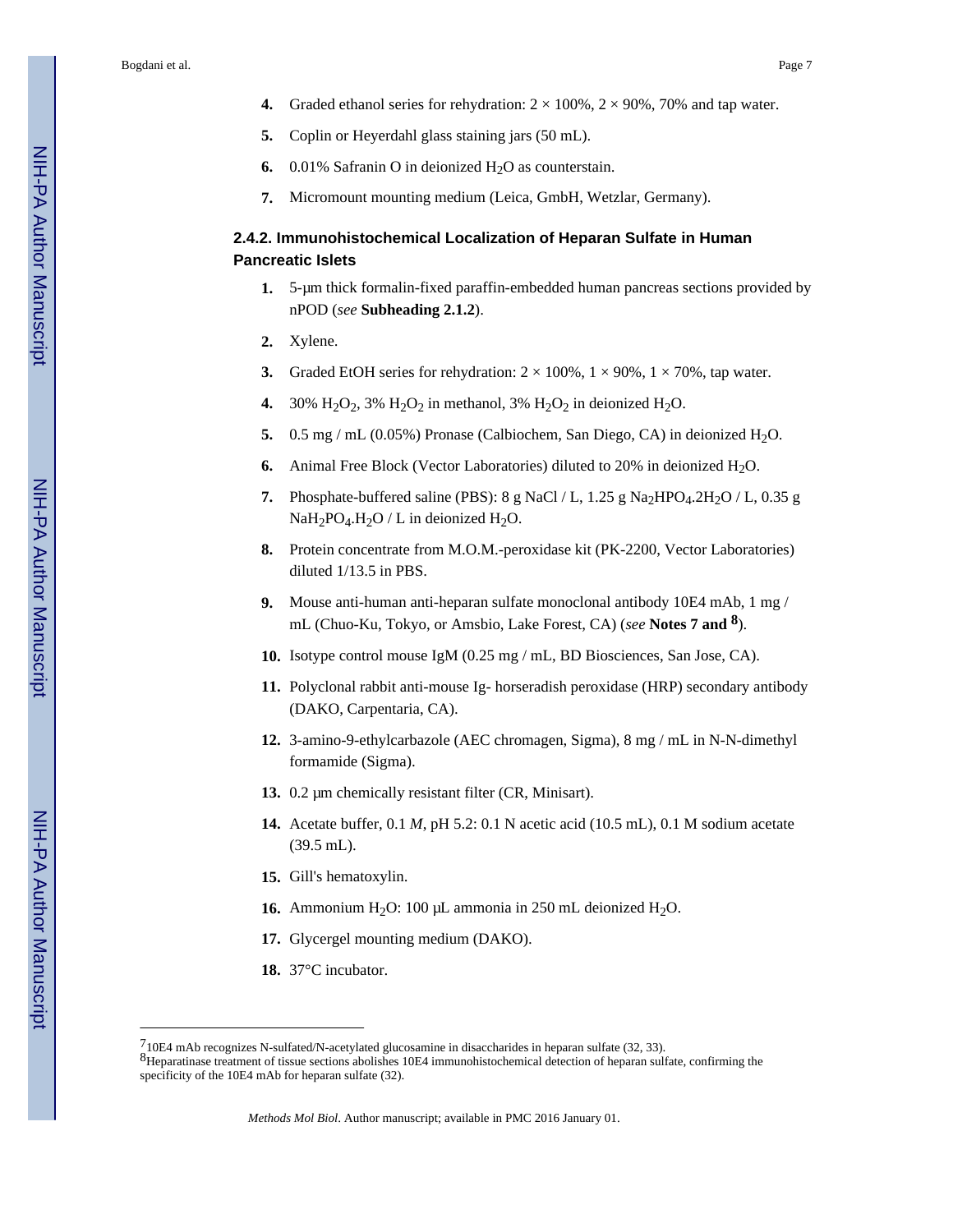- **19.** Custom-made covered large staining tray with lid (humidified) and a small immunostaining tray for incubation at 37°C.
- **20.** Diamond pen (ProSciTech, Thuringowa, Qld, Australia).

# **3. Methods**

# **3.1. Histochemistry of Hyaluronan**

#### **3.1.1. Preparation of Biotinylated Hyaluronan Binding Protein (bHABP)**

- **1.** Shred the bovine nasal cartilage into fine pieces using a Surform pocket plane. Add 10 mL of guanidine buffer for each gram of cartilage and incubate overnight at 4°C *(see* **Note 9**).
- **2.** Pour mixture through several layers of cheese cloth, then centrifuge at 10,000g for 45 min at 4°C. Filter supernatant through Whatman filter paper.
- **3.** Dialyze supernatant against distilled water (water volume is 200 times the sample volume, *see* **Note 10**). Lyophilize the extract, aliquot and store at −20°C.
- **4.** Dissolve 3 g of lyophilized extract in 100 mL of HEPES buffer, incubate overnight at 4°C.
- **5.** Add 1.6 mg of trypsin and incubate for 2 h at 37°C.
- **6.** Add 3.2 mg of soybean trypsin inhibitor and adjust the pH to 8.0.
- **7.** Determine the protein content using Coomassie blue staining reagent.
- **8.** Add 0.1 mg sulfo-NHS-LC biotin per 1 mg protein. Allow the coupling reaction to proceed for 1-2 h at room temperature to form bHABP.
- **9.** Dialyze the mixture against 3 changes of guanidine buffer.
- **10.** Wash 100 mL of hyaluronan-sepharose in a Buchner funnel with fritted disc with 4 *M* guanidine buffer. Transfer hyaluronan-sepharose and the bHABP mixture into a large dialysis bag and dialyze against 10 volumes of distilled water, overnight at 4°C (*see* **Note 11**).
- **11.** Pour the mixture into a glass column.
- **12.** Wash the column with 1 *M* NaCl and then with 3 *M* NaCl.
- **13.** Connect the column to a fraction collector and elute bHABP with guanidine buffer. Each fraction is assayed for protein concentration. Pool the bHABP-containing fractions and dialyze against 0.15 *M* NaCl (*see* **Note 12**).
- **14.** Mix bHABP with glycerol (1:1 vol/vol), aliquot and store at −20°C (*see* **Notes 13- 15**).

 $9$ The mixture is poured into a large beaker placed on a shaking table. The solution is too thick to use a stirring bar.

<sup>10</sup>Dialyze against several changes of distilled H<sub>2</sub>O to ensure complete removal of guanidine HCl buffer.

<sup>11</sup>For the first 4 h it is important to re-suspend the gel by turning the dialysis bag upside down every 30-40 min.

<sup>&</sup>lt;sup>12</sup>SDS-PAGE analysis of the final product shows two bands, one at  $\sim$  70-80 kDa (the hyaluronan-binding domain of aggrecan) and one at ~ 43 kDa (link protein).

*Methods Mol Biol*. Author manuscript; available in PMC 2016 January 01.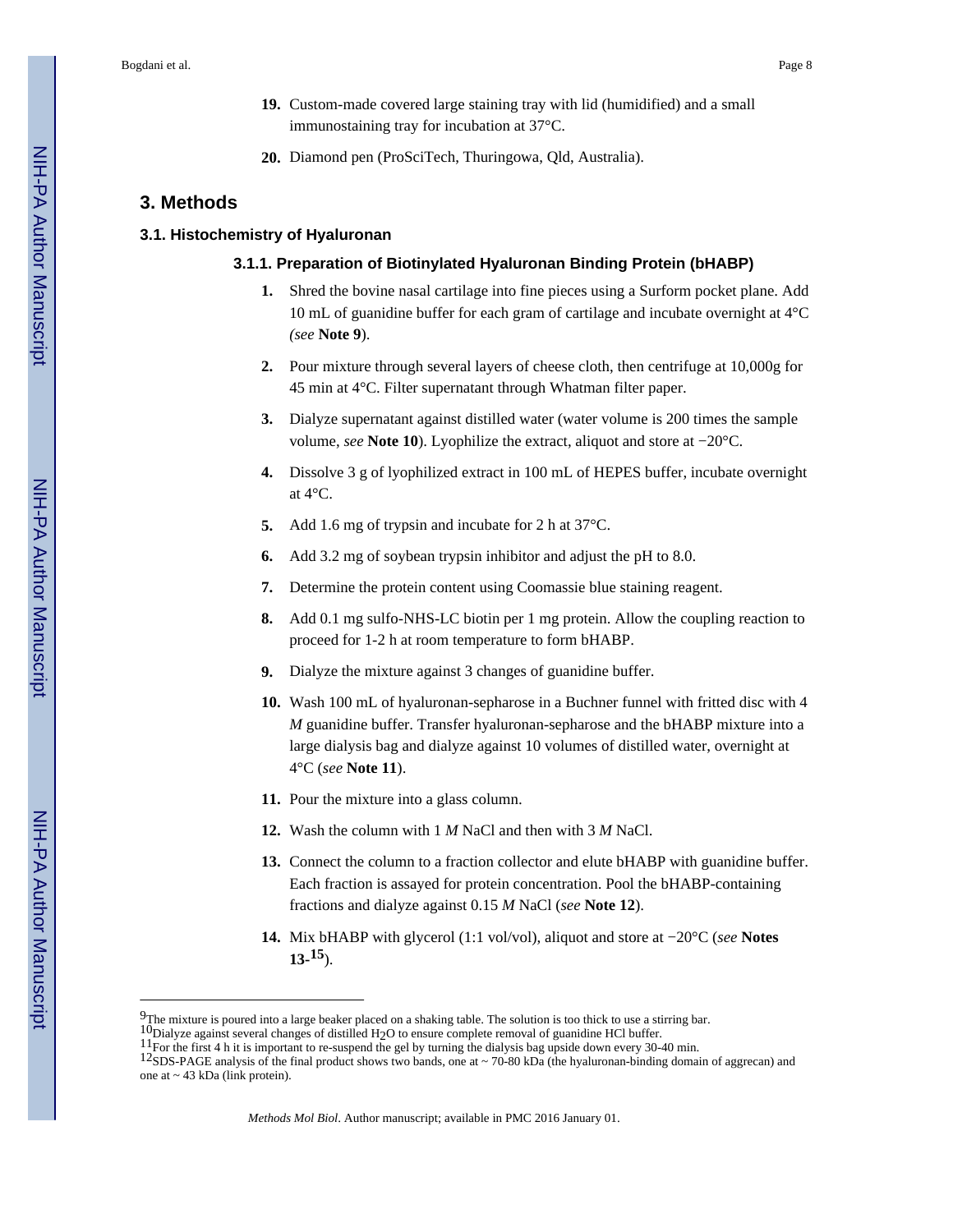# **3.1.2. Tissue Preparation for Histochemistry and Immunohistochemistry HUMAN TISSUES**

**1.** Tissue slicing (24, 25)

*Pancreas*: Divide the pancreas into 3 regions of head, body, and tail. Slice each pancreas region in a transverse "bread loaf" manner and prepare slices that are  $\sim 1.5 \times 1.5 \times 0.5$  cm. *Spleen*: Slice splenic tissue in pieces of  $\sim$  1.5  $\times$  1.5  $\times$  0.5 cm.

*Pancreatic lymph node (PLN*): Isolate PLN from fat and trim tissue surrounding the PLN capsule. Divide PLN in half.

- **2.** Fix tissue pieces in neutral buffered formalin for 16-24 h (*see* **Notes 16- 18**). Fixed tissues are then paraffin embedded and sectioned for histochemistry and immunohistochemistry (*see* **Note 19**).
- **3.** Wrap tissue pieces in aluminum foil, snap freeze in liquid nitrogen and store at −80°C for biochemical analysis of hyaluronan.

# **MOUSE TISSUES**

- **1.** Anesthetize and euthanize the mouse according to the institution's requirements for animal care and use. Pin the mouse down on a dissection board with the abdomen facing up and wipe down fur with 70% EtOH. Open the abdomen cutting first along the ventral midline and continue through the sternum to open the thorax, and then laterally and down on both sides to create 2 flaps of skin. Pin the 2 skin flaps down on the dissection board.
- **2.** Dissect out pancreas first and then the spleen and lymph nodes (*see* **Notes 20 and 21**).
- **3.** Fix tissues in methyl Carnoy's solution for 1-2 h at 4°C (*see* **Note 22**). Store tissues in methyl Carnoy's post-fixation solution at 4°C until processed for paraffin embedding for hyaluronan histochemistry (*see* **Note 23**).
- **4.** For heparan sulfate histochemistry and immunohistochemistry, fix tissues in 10% neutral buffered formalin for at least 2 days at room temperature until processing and paraffin embedding.
- **5.** Wrap tissues in aluminum foil, snap freeze in liquid nitrogen and store at −80°C for biochemical analysis of hyaluronan.

<sup>&</sup>lt;sup>13</sup>The HABP concentration is about 100 μg / mL.

<sup>&</sup>lt;sup>15</sup>Purified bHABP is also commercially available at EMD Millipore (Billerica, MA).

<sup>16</sup>Tissues should be immersed immediately into fixative.

<sup>&</sup>lt;sup>18</sup>Formalin fixed tissues are stored in 70% EtOH if not processed immediately for paraffin-embedding for analysis of hyaluronan only. Formalin-fixed tissues for heparan sulfate histochemistry are not to be stored in 70% ethanol prior to processing, as this method of storage appears to interfere with heparan sulfate detection by Alcian blue staining. 19Other methods of tissue embedding (cryostat, plastic) may be used.

<sup>20</sup>Pancreas should be fixed whole.

<sup>&</sup>lt;sup>21</sup>The spleen is cut lengthwise with a scalpel prior to fixation. The cut surface is embedded face down prior to sectioning.

<sup>22</sup>Mouse pancreas fixation in methyl Carnoy's solution should not exceed 2 h.

<sup>23</sup> Application of the same concentration of bHABP on mouse tissues fixed in neutral buffered formalin generates a less intense hyaluronan staining than in tissues fixed in Carnoy's solution without altering the hyaluronan staining pattern.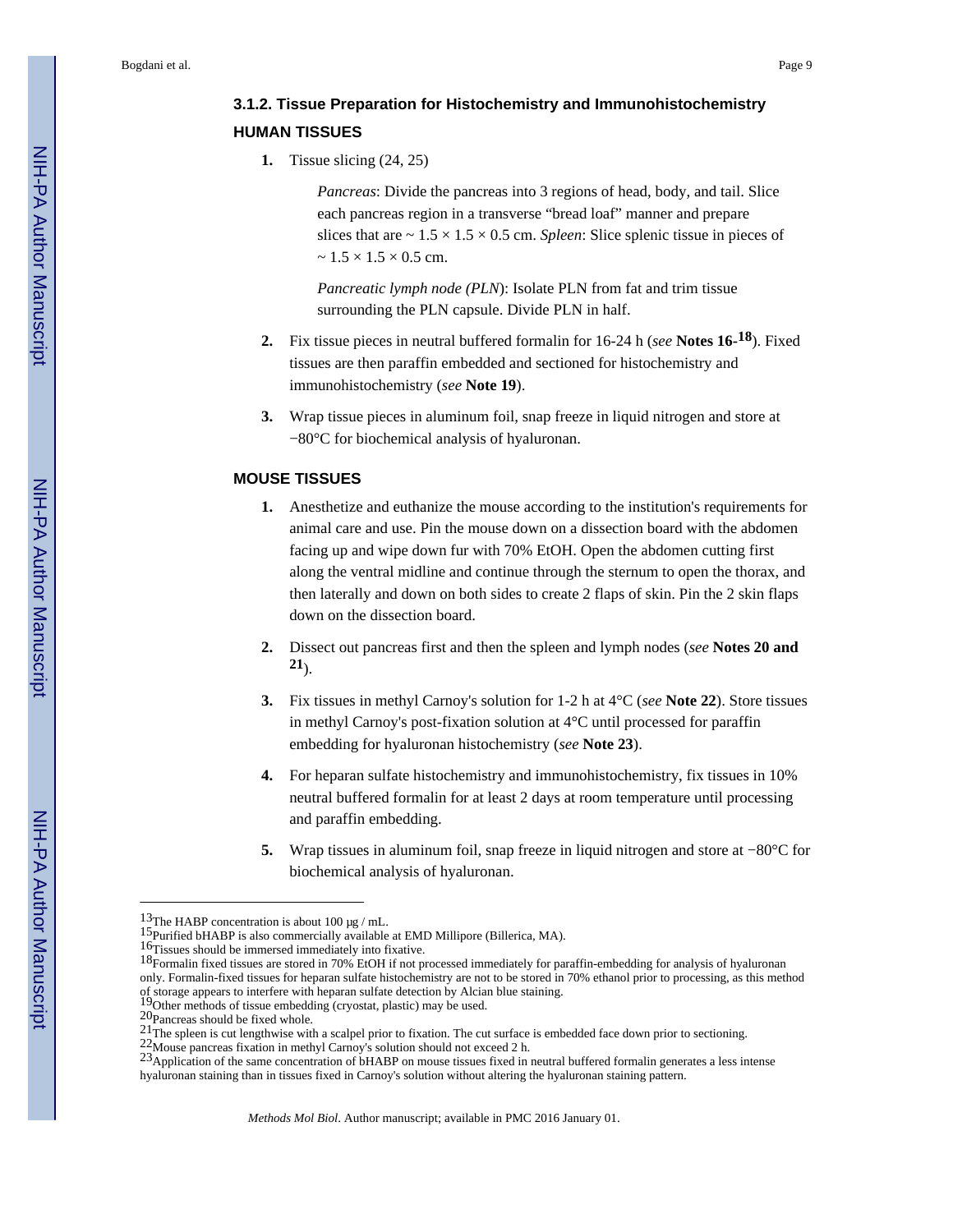#### **3.1.3. Histochemical Localization of Hyaluronan using bHABP**

- **1.** Cut 5-μm thick tissue sections and mount sections on Superfrost Plus slides.
- **2.** Deparaffinize tissue sections in three changes of xylene, 5 min each (*see* **Note 24**).
- **3.** Rinse tissue in two changes of 100% EtOH, 2 min each.
- **4.** Quench endogenous tissue peroxidase by incubating tissue in  $0.7\%$  H<sub>2</sub>O<sub>2</sub> in absolute methanol for 20 min.
- **5.** Hydrate tissue sections in graded EtOH series.
- **6.** Rinse for 10 min in PBS.
- **7.** Incubate sections in 10% NGS in PBS for 30 min to block nonspecific binding (*see*  **Notes 25 and 26**).
- **8.** Apply bHABP (5 μg / mL in PBS-A) diluted in PBS with 0.1% BSA. Incubate overnight at 4°C (*see* **Note 27**).
- **9.** Rinse tissue sections in three changes of PBS, 10 min each.
- **10.** Prepare Vectastain Elite avidin biotin complex (ABC): add two drops of reagent A to 5 mL of buffer in the ABC reagent mixing bottle; add two drops of reagent B to the same mixing bottle, mix immediately. Allow the ABC reagent to incubate for 30 min before applying to tissue.
- **11.** Apply the ABC reagent to sections for 1 h at room temperature.
- **12.** Rinse sections in three changes of PBS, 5 min each
- **13.** Prepare the DAB substrate solution: Add 2 drops of buffer stock solution to 5.0 mL of distilled water; add 4 drops of the DAB stock solution; add 2 drops of the  $H_2O_2$ solution. If a gray-black reaction product is desired add 2 drops of the nickel solution. Mix well before use (*see* **Note 28**).
- **14.** Incubate sections with the DAB substrate solution for 10 min at 37°C. Stop reaction by washing sections in PBS.
- **15.** Rinse sections with  $H_2O$  for 20 min.
- **16.** Counterstain with methyl green for 5 min (*see* **Note 29**). Dehydrate through 95% and 100% EtOH (2 changes, 1 min each), clear in xylene (three times, 5 min each) and cover slip.
- **17.** Examine slides under a light microscope (*see* **Notes 30 and 31**).

<sup>24</sup>Never allow sections to dry out.

 $^{25}$ All incubation steps are performed in humidified chambers.

 $26Bov$ ine serum albumin should be globulin-free (immunohistochemical grade) when used to block nonspecific protein interactions. 27To detect hyaluronan by fluorescent microscopy, fluorescent HABP (16) can be applied instead of bHABP. Sections are rinsed in PBS, cover slipped and examined under a fluorescent microscope.<br><sup>28</sup>Sodium azide is an inhibitor of peroxidase activity and should not be included in buffers used to make peroxidase substrate or the

ABC reagent.<br><sup>29</sup>Counterstaining with Harris haematoxylin can also be used.

*Methods Mol Biol*. Author manuscript; available in PMC 2016 January 01.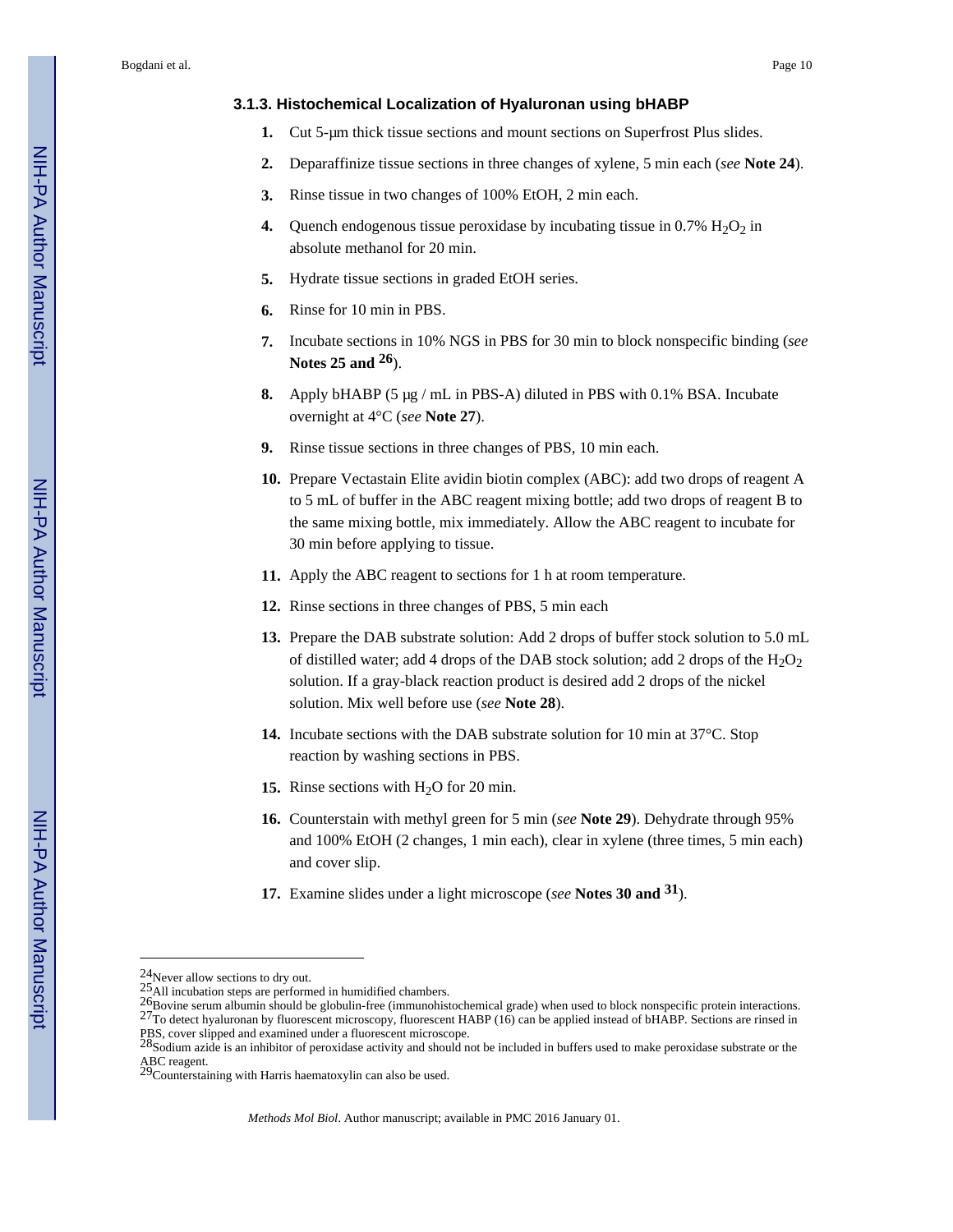**18.** Controls for hyaluronan staining and specificity include digestion with hyaluronidase and preincubation of the bHABP with excess hyaluronan prior to bHABP application to the tissue section. Sections are digested with *Streptomyces*  hyaluronidase (20 U / mL in sodium acetate buffer) at 37°C for 1 h. Undigested control sections are also stained in parallel and incubated in sodium acetate buffer only. For the preincubation experiments, bHABP (at working concentration of 5  $\mu$ g / mL) is mixed with 100  $\mu$ g / mL hyaluronan (>1000 kDa) in order to block the hyaluronan-binding sites. Slides are then processed as described in **Steps 6-16**.

# **3.2. Biochemical Determination of Hyaluronan Content in Tissues**

# **3.2.1. Extraction of Hyaluronan from Pancreas and Lymphoid Tissue**

- **1.** Lyophilize frozen tissue and measure dry weight.
- **2.** Digest tissue with proteinase K (250 μg / mL) in 100 m*M* ammonium acetate pH 7.0 overnight at 60°C.
- **3.** Stop the reaction by heating the tissue digest to 100°C for 20 min.

# **3.2.2. Quantitative Evaluation of Extracted Hyaluronan from Pancreas and Lymphoid Tissue (20)**

- **1.** Coat each well (96-well plate) with 100 μL hyaluronan-BSA and incubate for 1h at room temperature.
- **2.** Wash wells with PBS (3 times, 200 μL each).
- **3.** Block with 100 μL of 10% bovine calf serum in PBS for 1h at room temperature.
- **4.** Add an equal volume of 3 mg / mL bHABP in 10% calf serum in PBS to proteinase K-digested tissue samples and to the hyaluronan standards. Incubate for 1 h at room temperature.
- **5.** Rinse the plate with 100 μL PBS after blocking. Add 70 μL aliquot of sample to each well and incubate for 1 h at room temperature.
- **6.** Wash thoroughly with distilled water (4 times, 200 μL each).
- **7.** Incubate for 20 min with 100 μL / well of peroxidase labeled streptavidin (1mg / mL in 50% glycerol, diluted 1:500 in 10% calf serum in PBS).
- **8.** Wash plates with distilled water (4 times, 200 μL each). Add 100 μL of peroxidase substrate consisting of 0.03%  $H_2O_2$ , 0.5 mg / mL 3-ethylbenzthiazoline-6-sulfonic acid in  $0.1 M C_2H_3NaO_2$ , pH 4.2.
- **9.** Terminate the reaction after 30 min by adding 25 μL / well of 2 m*M* sodium azide.

<sup>30</sup>Intense hyaluronan staining has been observed in different human tissues fixed in neutral buffered formalin (34-47). The hyaluronan staining pattern of normal human pancreatic islets does not change with aging. Hyaluronan distribution and abundance are altered in human pancreatic islets in type 1 diabetes, the degree of alteration varying with disease duration and severity of islet inflammation. Increased hyaluronan deposits also occur in human spleen and pancreatic lymph nodes in type 1 diabetes.<br><sup>31</sup>The intensity of hyaluronan staining in tissue sections may vary as a function of fixation techniques (48). The bH

generates a more intense hyaluronan staining in mouse tissues fixed in Carnoy's solution than in tissues fixed in neutral buffered formalin. However, the patterns of hyaluronan staining in the mouse tissues are not influenced by the type of the fixative used.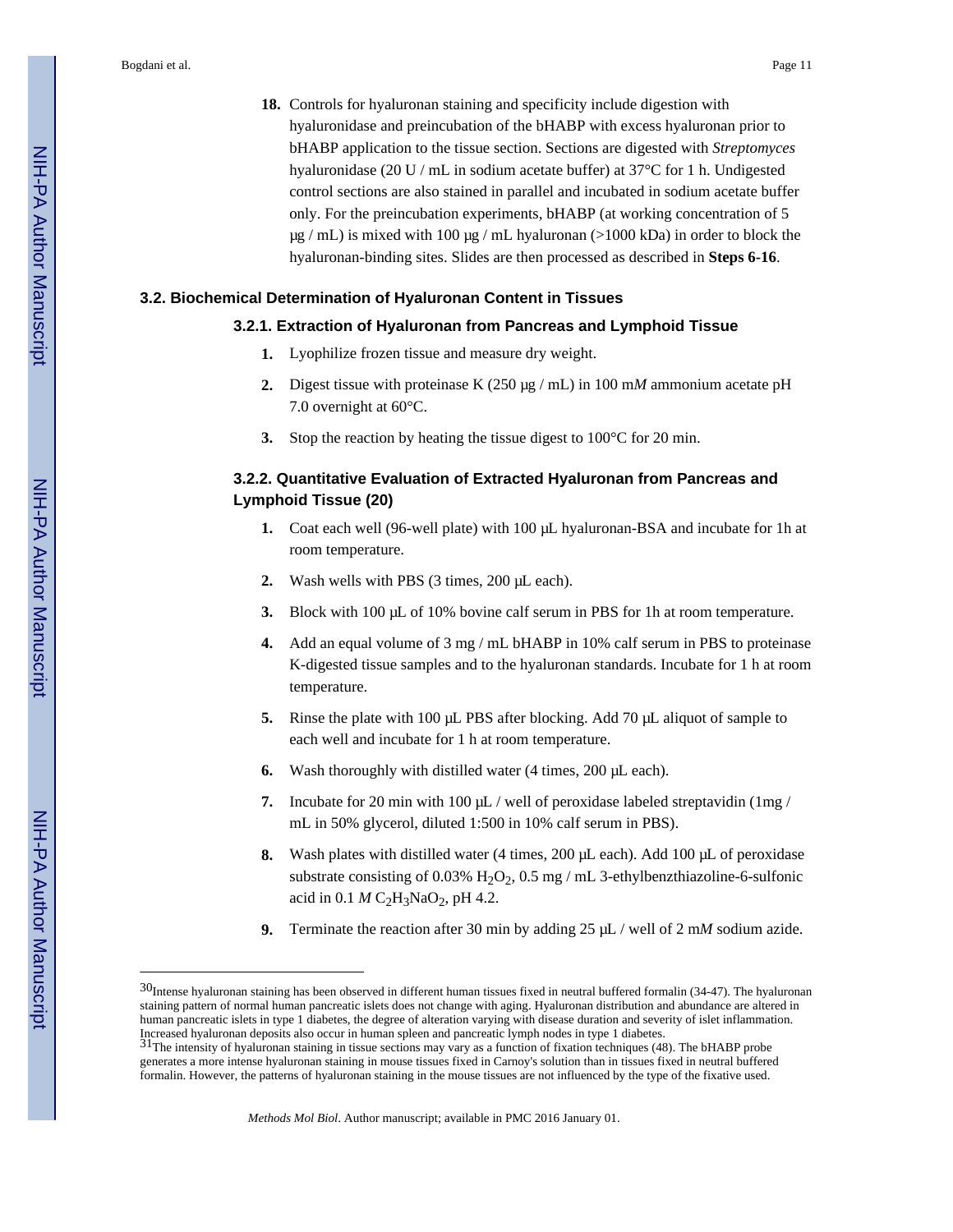- **10.** Use an ELISA plate reader to determine the OD405 reading (*see* **Note 32**).
- **11.** Plot standard curve on semi-log graph. The curve is linear over the hyaluronan concentration range of 50 ng / mL to 1000 ng / mL.

# **3.3. Determination of Hyaluronan Size in Pancreas and Lymphoid Tissues**

# **3.3.1. Concentration and Purification of Proteinase K-Digested Samples by DEAE Micro-chromatography**

- **1.** Digest tissues as described **under Subheading 3.2.1.**
- **2.** Equilibrate DEAE-Sephacrel resins with 8 *M* urea buffer. Pack 300 μL matrix bed by adding 600 μL of DEAE Sephacrel slurry to an Econo column. Wash off any excess resins on the side of the column with 5-10 mL of 8 *M* urea buffer.
- **3.** Spin down the proteinase K-digested sample. Collect supernatant and pour it onto the column. Wait until the sample goes completely into the column.
- **4.** Wash the column with 8 *M* urea buffer (4 times, 10 mL each).
- **5.** Elute hyaluronan with urea buffer with 0.25 *M* NaCl (3 times, 300 μL each)
- **6.** Store eluents at −20°C.

# **3.3.2. Gel Filtration Chromatography (31)**

- **1.** Set the fraction collector to collect fractions every 1.5 min (fraction volume is 0.3 mL).
- **2.** Apply an aliquot (200 μL containing about 6-7 μg of hyaluronan) of DEAE purified sample onto an analytical Sephacryl S-1000 column. Add 10 μL of Vitamin B12 (10 mg / mL, red color) to mark the end of the column.
- **3.** Run the hyaluronan standards to calibrate the column.
- **4.** Elute column with PBS at a flow rate of 12-15 mL / h. The column is completed when the red color is eluted off the column.
- **5.** Subject an aliquot of each fraction to ELISA (*see* **Subheading 3.2.2**.) to generate a hyaluronan profile.

# **3.4. Histochemical Localization of Heparan Sulfate**

- **1.** Cut paraffin sections of mouse pancreas at 4μm and mount sections on untreated Superfrost slides.
- **2.** Dewax in xylene,  $2 \times 5$  min.
- **3.** Rehydrate sections in graded EtOH series  $(2 \times 90\%, 2 \times 95\%, 1 \times 70\%$  to tap water).

<sup>32</sup>Hyaluronan ELISA-like assay kits are commercially available for purchase at Echelon Bioscience (Salt Lake City, UT), Corgenix (Broomfield, CO) and R&D Systems (Minneapolis, MN) (28).

*Methods Mol Biol*. Author manuscript; available in PMC 2016 January 01.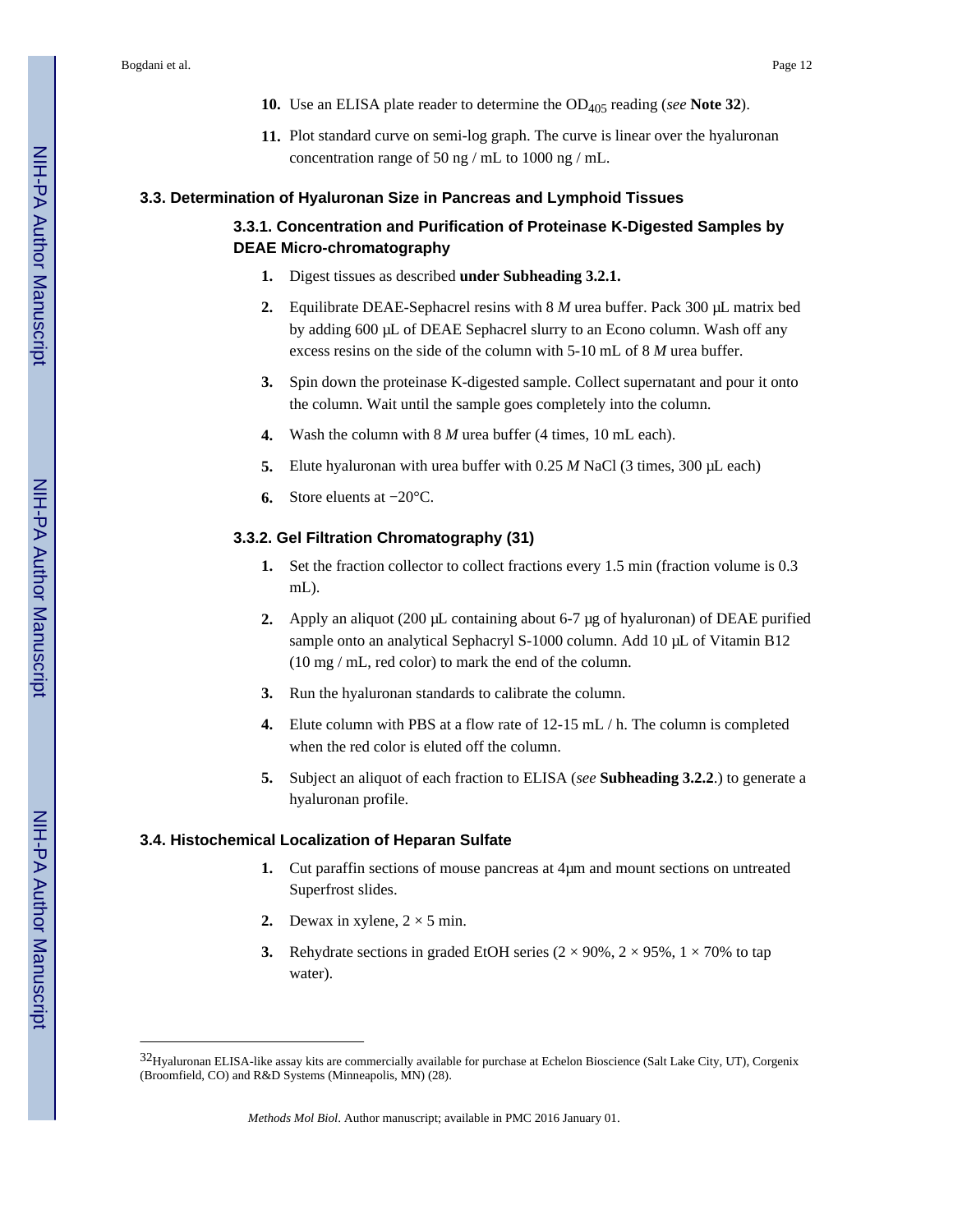- **4.** Treat sections with working buffer: 1 *M* acetate buffer (5 mL), 1*M* MgCl<sub>2</sub> (3.25) mL), deionized  $H<sub>2</sub>O$  (41.75 mL) for 10 min (use 50 mL staining jar).
- **5.** Transfer sections to Alcian blue working solution for 40 min.
- **6.** Wash sections in running tap water for 2 min and flick off excess water.
- **7.** Counterstain in 0.01% safranin for 5 min.
- **8.** Blot sections and air dry completely.
- **9.** Mount in micromount mounting medium and coverslip.
- **10.** Examine slides under a light microscope (*see* **Notes 33- 38**).

### **3.5 Immunohistochemical Localization of Heparan Sulfate**

- **1.** Paraffin sections of formalin-fixed human pancreas provided by nPOD (*see*  **Subheading 2.1.2**).
- **2.** Prepare 0.1 *N* acetic acid and 0.1 *M* sodium acetate, store at 4°C (*see* **Note 39**).
- **3.** Deparaffinize tissue sections in xylene,  $2 \times 1$  min.
- **4.** Rehydrate tissue sections in graded EtOH series  $(2 \times 100\%, 1 \times 90\%, 1 \times 70\%$ , tap water (5 min each)).
- **5.** Block endogenous peroxidase activity by incubating sections in 3%  $H_2O_2$  for 10 min.
- **6.** Rinse in PBS,  $2 \times 2$  min, and then in running tap  $H_2O$ ,  $2 \times 2$  min.
- **7.** Prepare 0.5 mg / mL (0.05%) pronase for antigen retrieval.
- **8.** Transfer the slides to fresh tap H<sub>2</sub>O.
- **9.** Remove excess  $H_2O$  from sections.
- **10.** Incubate sections with 0.05% pronase in a small humidified immunostaining tray placed in a 37°C incubator for 10 min.
- **11.** Rinse sections in PBS,  $2 \times 2$  min.
- **12.** Prepare 20% Animal Free Block (*see* **Subheading 2.4.2.1**).
- **13.** Prepare 1/13.5 ml dilution of Protein Concentrate (M.O.M. diluent, *see*  **Subheading 2.4.2.1**).
- **14.** Dilute the anti-heparan sulfate 10E4 mAb to 0.2 mg / mL in M.O.M. diluent.
- **15.** Dilute isotype control IgM to 0.2 mg / mL in M.O.M. diluent.

<sup>33</sup>Islets in normal mouse pancreas are distinguished from surrounding exocrine pancreas tissue by their heparan sulfate positive staining. Heparan sulfate is localized in insulin-producing islet beta cells (10).<br><sup>38</sup>Histochemical staining of heparan sulfate using Alcian blue has also been successfully demonstrated on surgically-resected 10%

formalin-fixed human pancreas specimens, using a staining time of 45 min with Alcian blue working solution. 39Diluted acetic acid and sodium acetate are prepared immediately prior to the assay.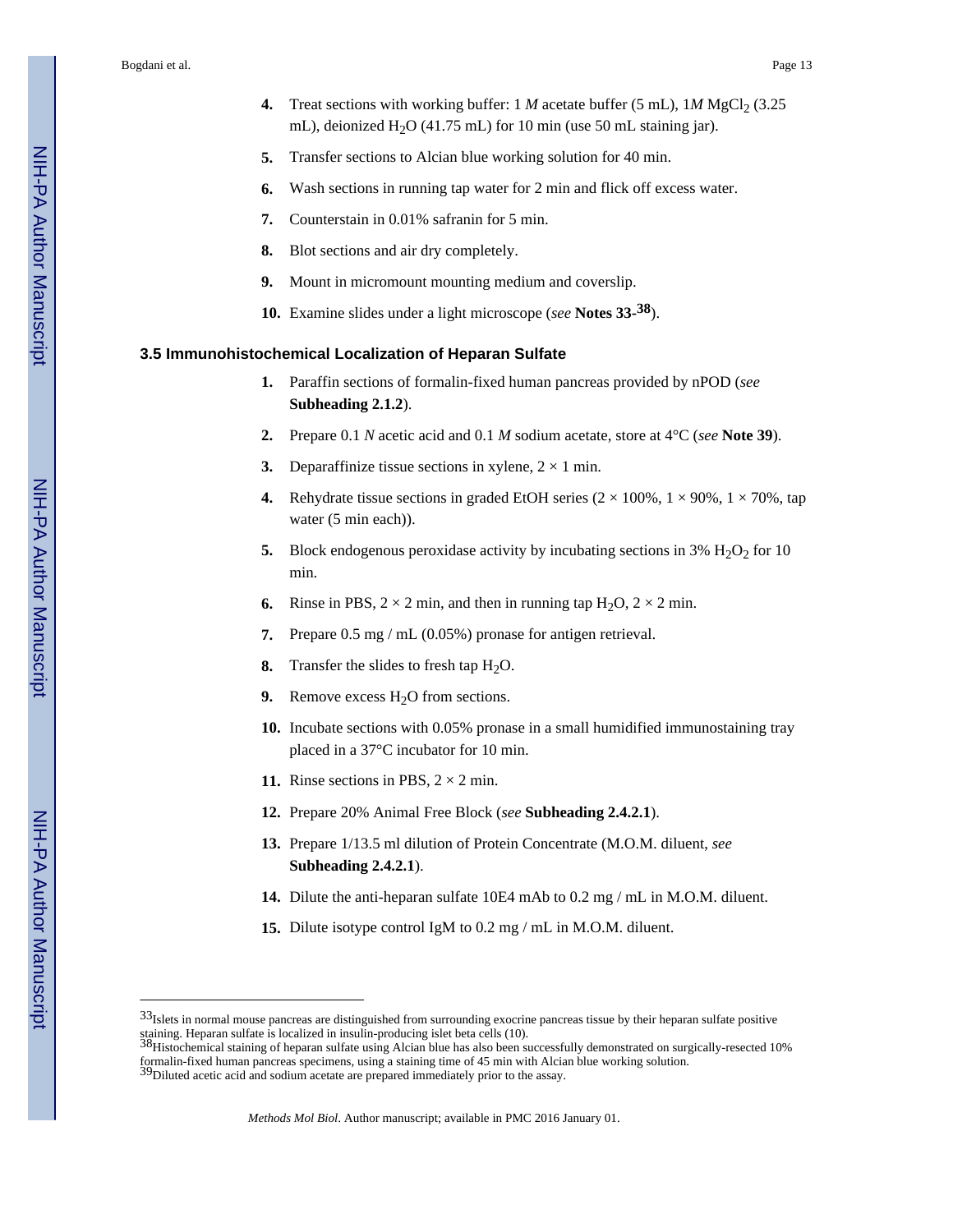- **16.** Remove excess PBS from sections and incubate with 20% Animal Free Block for 5 min at room temperature.
- **17.** Tip off Animal Free Block and remove excess from the sections.
- **18.** Incubate sections with 0.2 mg / mL 10E4 mAb or mouse IgM for 30 min at room temperature.
- **19.** Prepare 8 mg / mL AEC stock solution (*see* **Note 40**).
- **20.** Rinse sections with PBS and wash  $2 \times 2$  min in PBS.
- **21.** Dilute secondary rabbit anti-mouse Ig-HRP antibody to 0.03 mg / mL in M.O.M. diluent.
- **22.** Remove excess PBS from sections and incubate in secondary antibody for 30 min at room temperature.
- **23.** Prepare 0.1 *M* acetate buffer (*see* **Subheading 2.4.2.1** and **Note 41**).
- **24.** Prepare AEC working solution: 0.1 *M* acetate buffer (4.75 mL), 8 mg / mL AEC stock solution (0.25 mL),  $3\%$  H<sub>2</sub>O<sub>2</sub> in deionized H<sub>2</sub>O (25 µL). Sterile filter using a CR filter (s*ee* **Notes 42- 44**).
- **25.** Rinse sections with PBS and then wash  $2 \times 2$  min in PBS.
- **26.** Remove excess PBS from sections and incubate with AEC working solution for 30 min at room temperature.
- **27.** Rinse sections with deionized H<sub>2</sub>O and then wash  $3 \times$  in deionized H<sub>2</sub>O over 10 min (total wash time).
- **28.** Counterstain in Gill's hematoxylin.
- **29.** Wash 2 × in deionized H<sub>2</sub>O, 2 × brief immersion in diluted ammonium H<sub>2</sub>O, wash  $2 \times$  in deionized H<sub>2</sub>O.
- **30.** Mount in liquid Glycergel mounting medium and coverslip.
- **31.** Examine slides under a light microscope.

# **Acknowledgments**

This research was performed with the support of the Network for Pancreatic Organ Donors with Diabetes (nPOD), a collaborative type 1 diabetes research project sponsored by JDRF, Grant 25-2010-648 (T.N.W.). Organ Procurement Organizations (OPO) partnering with nPOD to provide research resources are listed at [www.jdrfnpod.org/our-partners.php.](http://www.jdrfnpod.org/our-partners.php) This work was also supported by National Institutes of Health grants U01 AI101984, CSGADP Innovative Project (under AI101984), and P01 HL098067 (T.N.W.), a National Health and Medical Research Council of Australia (NH&MRC)/Juvenile Diabetes Research Foundation (JDRF) Special Program Grant in Type 1 Diabetes (#418138; C.S.), a NHMRC Project Grant (#1043284), JDRF nPOD Research Grant 25-2010-716 (C.S.), a research grant from the Roche Organ Transplantation Research Foundation (ROTRF)/ JDRF (#477554991; C.S), and a Deutsche Forschungsgemeinschaft (DFG) Research Grant NA 965/2-1 (N.N.). We

 $40$ Stock AEC solution is prepared during incubation of sections with primary antibody (or isotype control Ig), and then stored at  $4^{\circ}$ C until the preparation of the AEC working solution. 410.1 *M* acetate buffer is prepared during the secondary antibody incubation.

<sup>42</sup>AEC working solution is protected from light and used within 2 h of preparation.

<sup>44</sup>Prepare liquid Glycergel by warming stock bottle in a beaker of hot tap water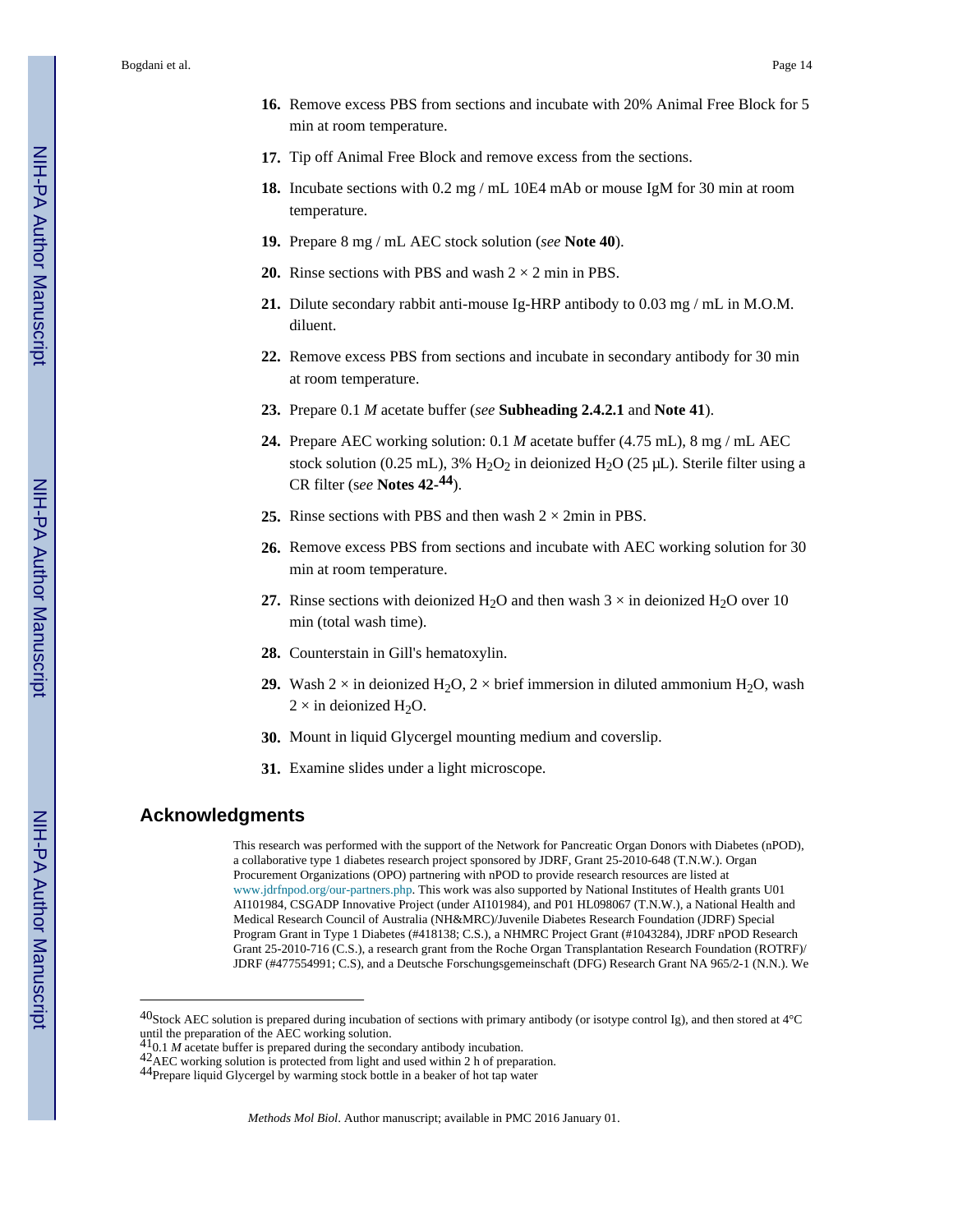thank Anne Prins for assistance with the Alcian blue histochemcal methodology and Lora Jensen and Sarah Popp for optimizing the heparan sulfate immunohistochemistry on nPOD human pancreas sections.

# **References**

- 1. Laurent TC, Laurent UB, Fraser JR. The structure and function of hyaluronan: An overview. Immunol Cell Biol. 1996; 74:A1–7. [PubMed: 8724014]
- 2. Stern R, Asari AA, Sugahara KN. Hyaluronan fragments: an information-rich system. Eur J Cell Biol. 2006; 85:699–715. [PubMed: 16822580]
- 3. Jiang D, Liang J, Noble PW. Hyaluronan as an immune regulator in human diseases. Physiol Rev. 2011; 91:221–64. [PubMed: 21248167]
- 4. Perrimon N, Bernfield M. Specificities of heparan sulphate proteoglycans in developmental processes. Nature. 2000; 404:725–8. [PubMed: 10783877]
- 5. Iozzo RV. Heparan sulfate proteoglycans: intricate molecules with intriguing functions. J Clin Invest. 2001; 108:165–7. [PubMed: 11457866]
- 6. Parish CR. The role of heparan sulphate in inflammation. Nat Rev Immunol. 2006; 6:633–43. [PubMed: 16917509]
- 7. Hull RL, Johnson PY, Braun KR, Day AJ, Wight TN. Hyaluronan and hyaluronan binding proteins are normal components of mouse pancreatic islets and are differentially expressed by islet endocrine cell types. J Histochem Cytochem. 2012; 60:749–60. [PubMed: 22821669]
- 8. Bogdani, M.; Wight, TN. 2013. Unpublished data
- 9. Irving-Rodgers HF, Ziolkowski AF, Parish CR, Sado Y, Ninomiya Y, Simeonovic CJ, Rodgers RJ. Molecular composition of the peri-islet basement membrane in NOD mice: a barrier against destructive insulitis. Diabetologia. 2008; 51:1680–8. [PubMed: 18633594]
- 10. Ziolkowski AF, Popp SK, Freeman C, Parish CR, Simeonovic CJ. Heparan sulfate and heparanase play key roles in mouse beta cell survival and autoimmune diabetes. J Clin Invest. 2012; 122:132– 41. [PubMed: 22182841]
- 11. Brown TJ, Kimpton WG, Fraser JR. Biosynthesis of glycosaminoglycans and proteoglycans by the lymph node. Glycoconj J. 2000; 17:795–805. [PubMed: 11443281]
- 12. Kramer RH, Rosen SD, McDonald KA. Basement-membrane components associated with the extracellular matrix of the lymph node. Cell Tissue Res. 1988; 252:367–75. [PubMed: 3383216]
- 13. Kaldjian EP, Gretz JE, Anderson AO, Shi Y, Shaw S. Spatial and molecular organization of lymph node T cell cortex: a labyrinthine cavity bounded by an epithelium-like monolayer of fibroblastic reticular cells anchored to basement membrane-like extracellular matrix. Int Immunol. 2001; 13:1243–53. [PubMed: 11581169]
- 14. Tengblad A. Affinity chromatography on immobilized hyaluronate and its application to the isolation of hyaluronate binding proteins from cartilage. Biochim. Biophys. Acta. 1979; 578:281– 89. [PubMed: 486527]
- 15. Ripellino JA, Klinger MM, Margolis RU, Margolis RK. The hyaluronic acid binding region as a specific probe for the localization of hyaluronic acid in tissue sections. J.Histochem.Cytochem. 1985; 33:1060–66. [PubMed: 4045184]
- 16. Knudson CB, Toole BP. Fluorescent morphological probe for hyaluronate. J Cell Biol. 1985; 100:1753–8. [PubMed: 2580846]
- 17. Ripellino JA, Bailo M, Margolis RU, Margolis RK. Light and electron microscopic studies on the localization of hyaluronic acid in developing rat cerebellum. J Cell Biol. 1988; 106:845–55. [PubMed: 2450100]
- 18. Banerjee SD, Toole BP. Monoclonal antibody to chick embryo hyaluronan-binding protein: changes in distribution of binding protein during early brain development. Dev Biol. 1991; 146:186–97. [PubMed: 1711984]
- 19. Azumi N, Underhill CB, Kagan E, Sheibani K. A novel biotinylated probe specific for hyaluronate. Its diagnostic value in diffuse malignant mesothelioma. Am J Surg Pathol. 1992; 16:116–21. [PubMed: 1733346]
- 20. Underhill CB, Nguyen HA, Shizari M, Culty M. CD44 positive macrophages take up hyaluronan during lung development. Dev Biol. 1993; 155:324–36. [PubMed: 8432391]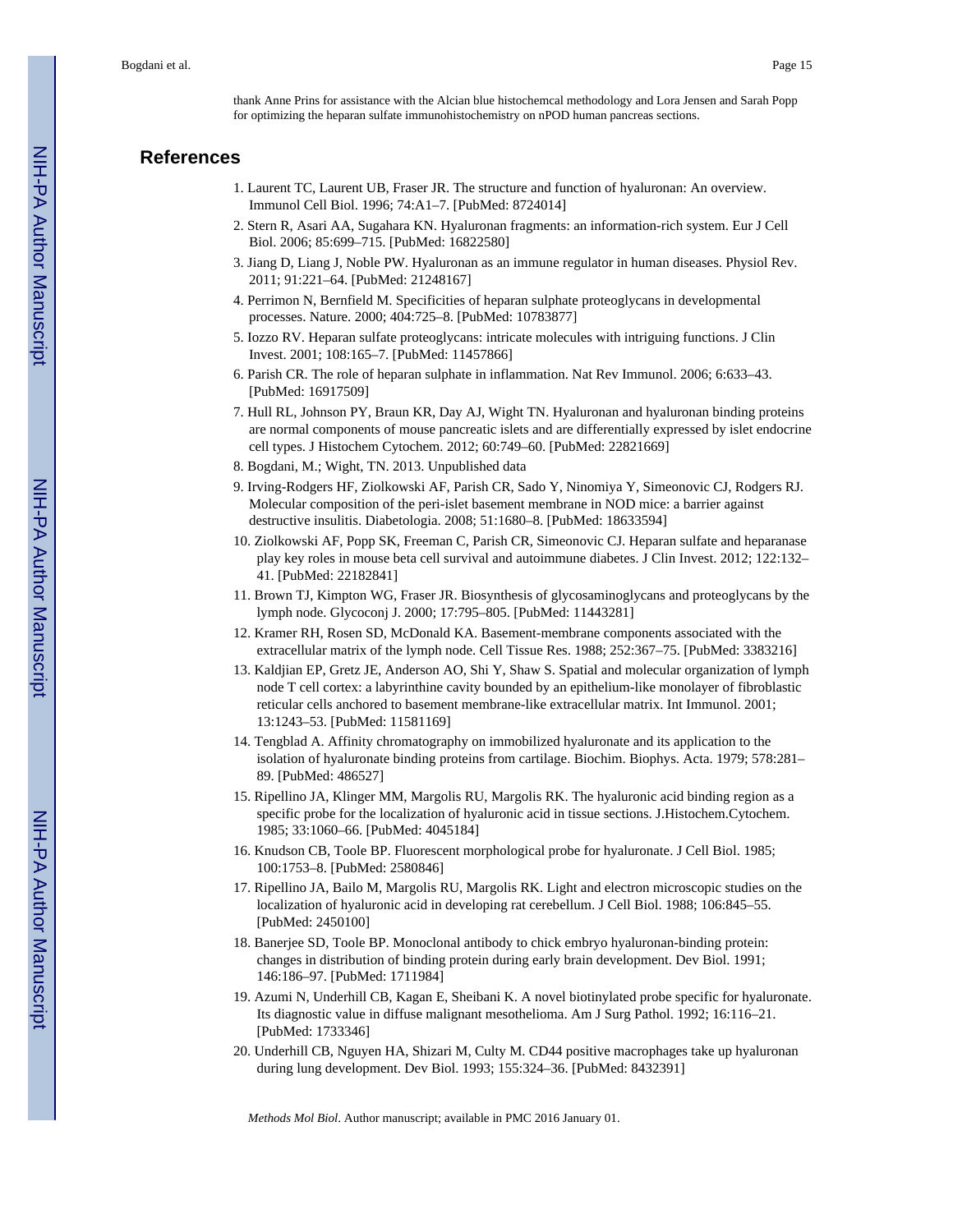- 21. Toole BP, Yu Q, Underhill CB. Hyaluronan and hyaluronan-binding proteins. Probes for specific detection. Methods Mol Biol. 2001; 171:479–85. [PubMed: 11450261]
- 22. Toole BP. Hyaluronan: from extracellular glue to pericellular cue. Nat Rev Cancer. 2004; 4:528– 39. [PubMed: 15229478]
- 23. Underhill CB, Zhang L. Analysis of hyaluronan using biotinylated hyaluronan-binding proteins. Methods Mol Biol. 2000; 137:441–7. [PubMed: 10948558]
- 24. Campbell-Thompson ML, Montgomery EL, Foss RM, Kolheffer KM, Phipps G, Schneider L, Atkinson MA. Collection protocol for human pancreas. J Vis Exp. 2012:e4039. [PubMed: 22665046]
- 25. Campbell-Thompson M, Wasserfall C, Kaddis J, Albanese-O'Neill A, Staeva T, Nierras C, Moraski J, Rowe P, Gianani R, Eisenbarth G, Crawford J, Schatz D, Pugliese A, Atkinson M. Network for Pancreatic Organ Donors with Diabetes (nPOD): developing a tissue biobank for type 1 diabetes. Diabetes Metab Res Rev. 2012; 28:608–17. [PubMed: 22585677]
- 26. AVMA. American Veterinary Medical Association; Schaumburg, IL: 2013.
- 27. Artwohl J, Brown P, Corning B, Stein S. Report of the ACLAM Task Force on Rodent Euthanasia. J Am Assoc Lab Anim Sci. 2006; 45:98–105. [PubMed: 16548095]
- 28. Haserodt S, Aytekin M, Dweik RA. A comparison of the sensitivity, specificity, and molecular weight accuracy of three different commercially available Hyaluronan ELISA-like assays. Glycobiology. 2011; 21:175–83. [PubMed: 20864567]
- 29. Scott JE, Dorling J. Differential staining of acid glycosaminoglycans (mucopolysaccharides) by alcian blue in salt solutions. Histochemie. 1965; 5:221–33. [PubMed: 4223499]
- 30. Calvitti M, Baroni T, Calastrini C, Lilli C, Caramelli E, Becchetti E, Carinci P, Vizzotto L, Stabellini G. Bronchial branching correlates with specific glycosidase activity, extracellular glycosaminoglycan accumulation, TGF beta(2), and IL-1 localization during chick embryo lung development. J Histochem Cytochem. 2004; 52:325–34. [PubMed: 14966199]
- 31. Yingsung W, Zhuo L, Morgelin M, Yoneda M, Kida D, Watanabe H, Ishiguro N, Iwata H, Kimata K. Molecular heterogeneity of the SHAP-hyaluronan complex. Isolation and characterization of the complex in synovial fluid from patients with rheumatoid arthritis. J Biol Chem. 2003; 278:32710–8. [PubMed: 12799384]
- 32. David G, Bai X, Van der Schueren B, Cassiman JJ, Van den Berghe H. Developmental changes in heparan sulfate expression: in situ detection with monoclonal antibodies. J. Cell Biol. 1992; 119:961–75. [PubMed: 1385449]
- 33. van den Born J, Salmivirta K, Henttinen T, Ostman N, Ishimaru T, Miyaura S, Yoshida K, Salmivirta M. Novel heparan sulfate structures revealed by monoclonal antibodies. J Biol Chem. 2005; 280:20516–23. [PubMed: 15778504]
- 34. Tammi R, Ripellino JA, Margolis RU, Tammi M. Localization of epidermal hyaluronic acid using the hyaluronate binding region of cartilage proteoglycan as a specific probe. J Invest Dermatol. 1988; 90:412–4. [PubMed: 2450149]
- 35. Tammi R, Tammi M, Hakkinen L, Larjava H. Histochemical localization of hyaluronate in human oral epithelium using a specific hyaluronate-binding probe. Arch Oral Biol. 1990; 35:219–24. [PubMed: 1693495]
- 36. Parkkinen JJ, Hakkinen TP, Savolainen S, Wang C, Tammi R, Agren UM, Lammi MJ, Arokoski J, Helminen HJ, Tammi MI. Distribution of hyaluronan in articular cartilage as probed by a biotinylated binding region of aggrecan. Histochem Cell Biol. 1996; 105:187–94. [PubMed: 8681036]
- 37. Wang C, Tammi M, Guo H, Tammi R. Hyaluronan distribution in the normal epithelium of esophagus, stomach, and colon and their cancers. Am J Pathol. 1996; 148:1861–9. [PubMed: 8669472]
- 38. Anttila MA, Tammi RH, Tammi MI, Syrjanen KJ, Saarikoski SV, Kosma VM. High levels of stromal hyaluronan predict poor disease outcome in epithelial ovarian cancer. Cancer Res. 2000; 60:150–5. [PubMed: 10646867]
- 39. Bohm J, Niskanen L, Tammi R, Tammi M, Eskelinen M, Pirinen R, Hollmen S, Alhava E, Kosma VM. Hyaluronan expression in differentiated thyroid carcinoma. J Pathol. 2002; 196:180–5. [PubMed: 11793369]